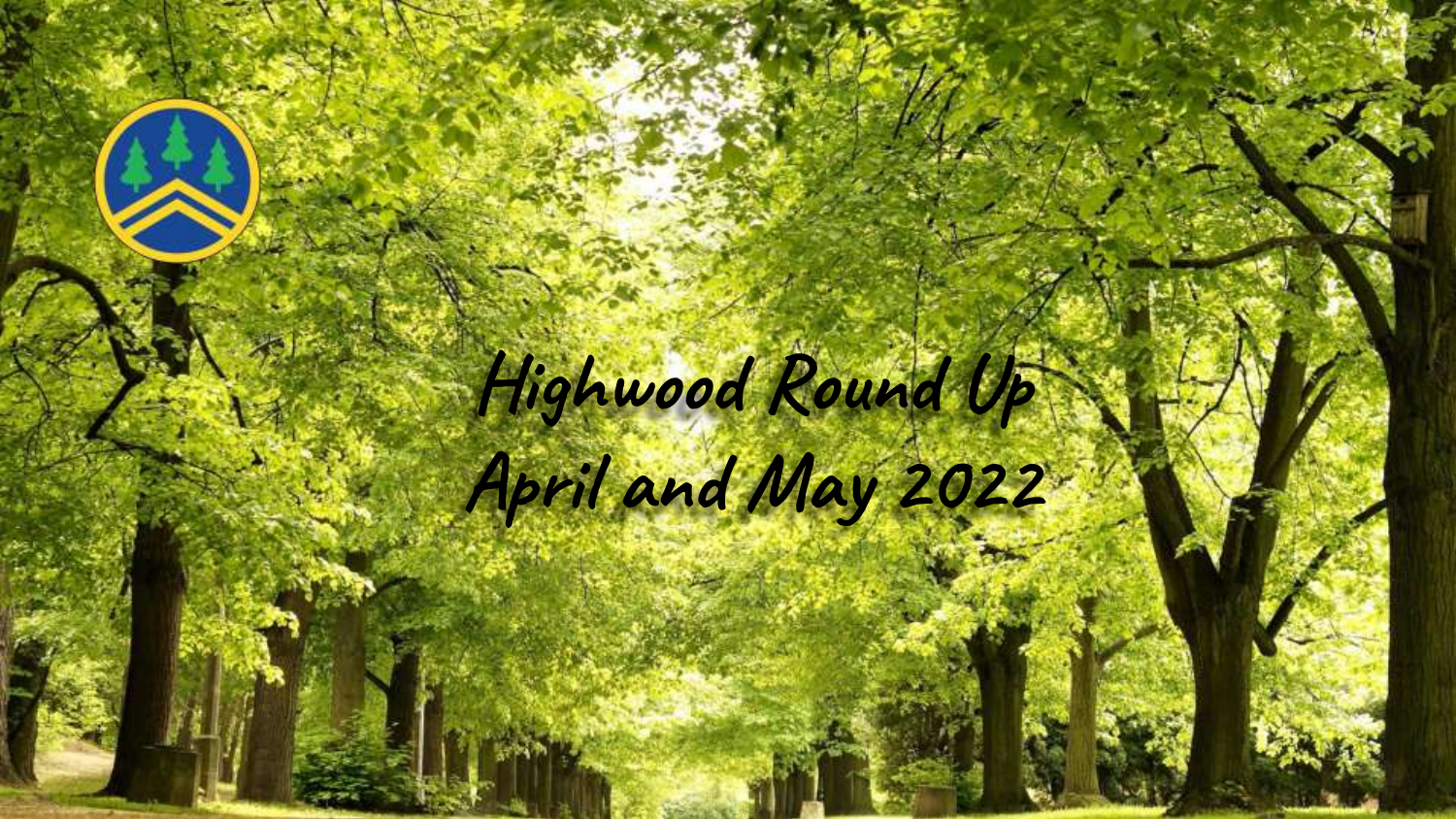"When the chocolate melted it was all sticky!" Cleo

"I found so many eggs but I had to put some back because I only needed three!" Eva "I got a new dress, just like a princess!" Isha



"I got new toys. It was a new car!" Dani

## **Eid**

We talked about the festival of Eid and some of us talked about how we celebrated with our families. We had a go at drawing around our hands and decorating them with mendhi patterns.



## **Butterflies**

We were very excited to observe the life-cycle of a butterfly. We used non-fiction books to find out more about it. We made symmetrical butterflies using paint. We released six butterflies in the garden and watched as they flew off to find new homes.



"I wanted to hold the butterfly because it was so pretty." Alaia

"The butterflies liked it on the red flowers because we planted those a long time ago." Mason



### **Easter**

We made chocolate nests and we went on an Easter egg hunt. We had to find three coloured eggs and then we swapped them for some Easter treats!

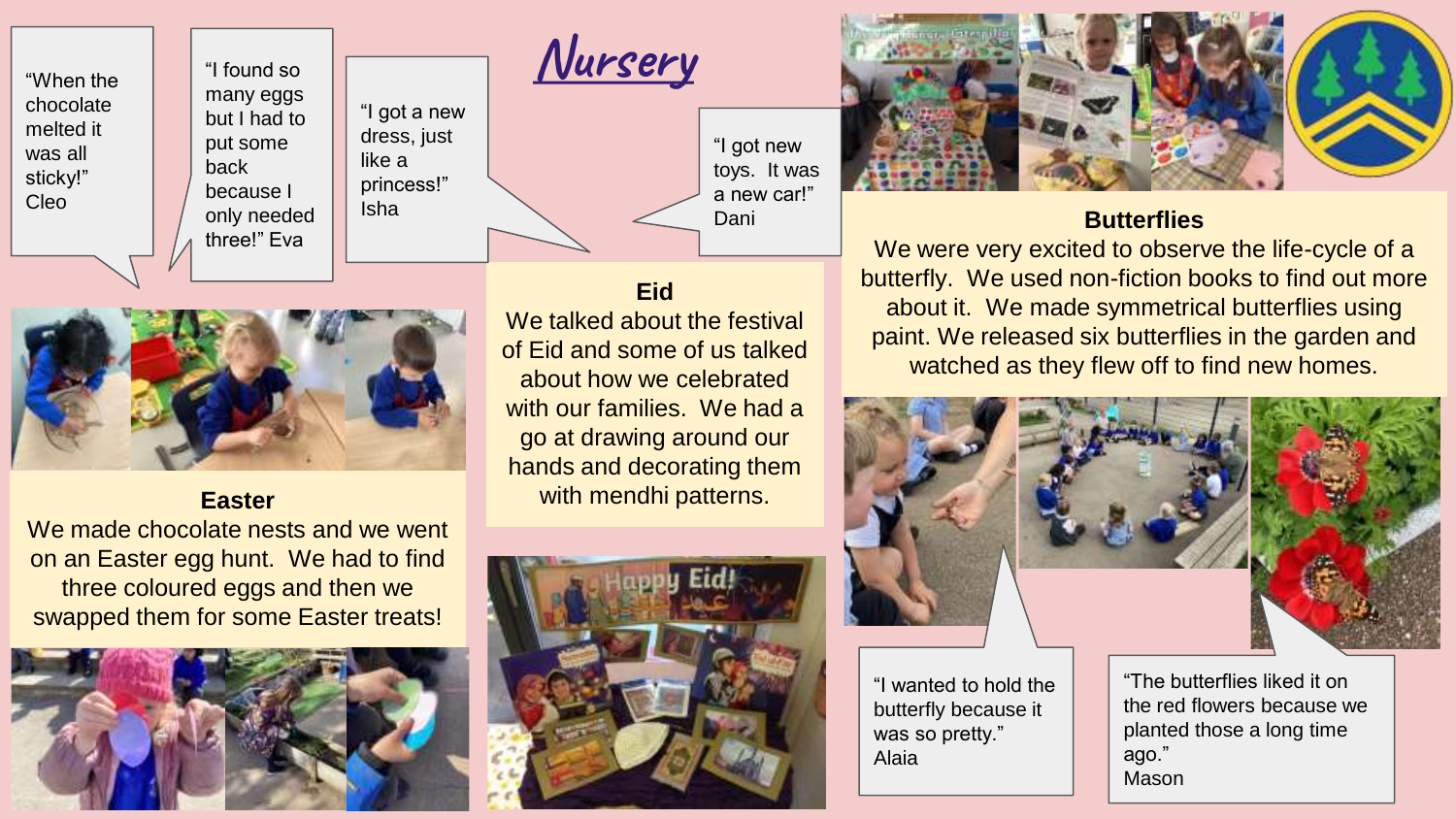# **Reception**



#### **A Pirate's life for me!**

plank!

We have been reading The Night Pirates over the past two weeks. We have learnt so much about pirates. We made a ship, dressed up, found treasure and made some maps. Some of us had to walk the

"We found real treasure in the mud!" Youssef

"Argggghh Walk the plank!" - Reggie

### **Mud Kitchen**

We have been loving the mud recently! We have been making lots of mud treats and having mud parties. We decorated the mud pies with all of the flowers we could find.

"It looks like frogspawn!" Finley

> "It is so loud!" **Catarina**

## **Handa's Surprise**

We read the story Handa's Surprise. We learnt all about Africa and we tried some new fruits such as passionfruit and pineapple. It was a tasty snack time! We played the African drums and also learnt an African dance.





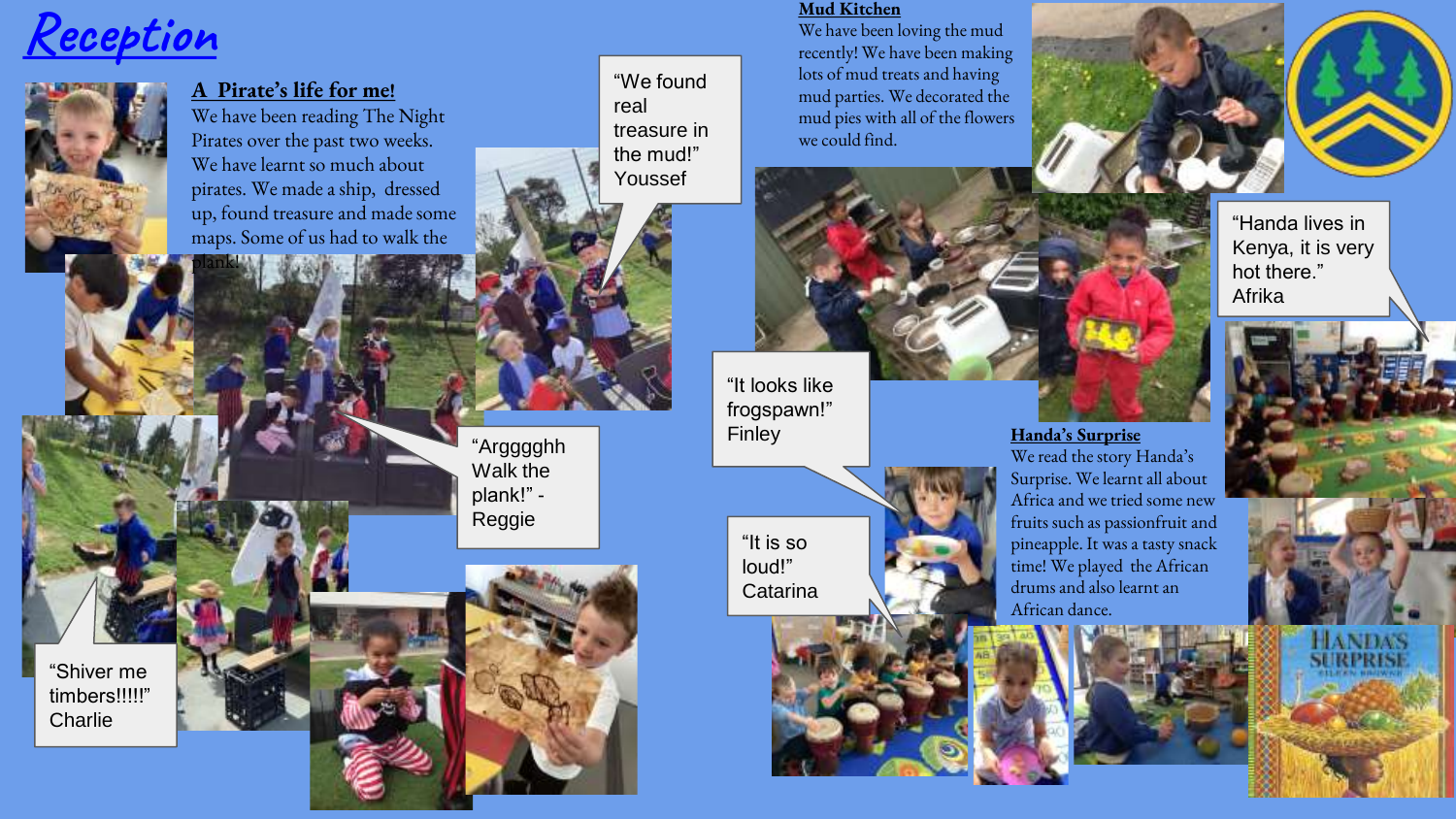

We have been learning about special books and R.E. and how some people look after them.

Dan came and spoke to us about his special Christian books and shared a range of different Bibles with us. We could then ask questions about the Bibles

'Dan showed us a big Bible. It had lots of pictures in it and was really old.' (Daniil)

Watford Schools Trust came and spoke about 'Daniel in the Lions Den.' A story from the Old Testament about what God is like..



like, 'who wrote it?'.

**Miss Dodwell came and** shared her special book called the Quran. It is special to her because she is a muslim. She showed us how she treats it with respect.

'She told us the story of Daniel and the Lions. Daniel got thrown in the Lion's den and calmed them down. (Olivia-Rose)



"I liked visiting St George's Chapel and learning about St George." Dylan

'We saw arrow loops, battlements and where some kings and queens are buried.' (Baer)

I liked visiting St George's Hall and learning about the naughty Knights." Sophie



We had a wonderful day at Windsor Castle. We watched the Changing the Guard ceremony and explored the State Apartments and St George's Chapel. We took part in a workshop called 'Our Platinum Queen' where we re-enacted a Guard Inspection, an Investiture Ceremony and a even a Coronation!





**Year 1**



'We learnt about how the Queen dubs special people. The Queen wasn't there because it was her birthday. The soldiers played Happy Birthday to her.' (Pala)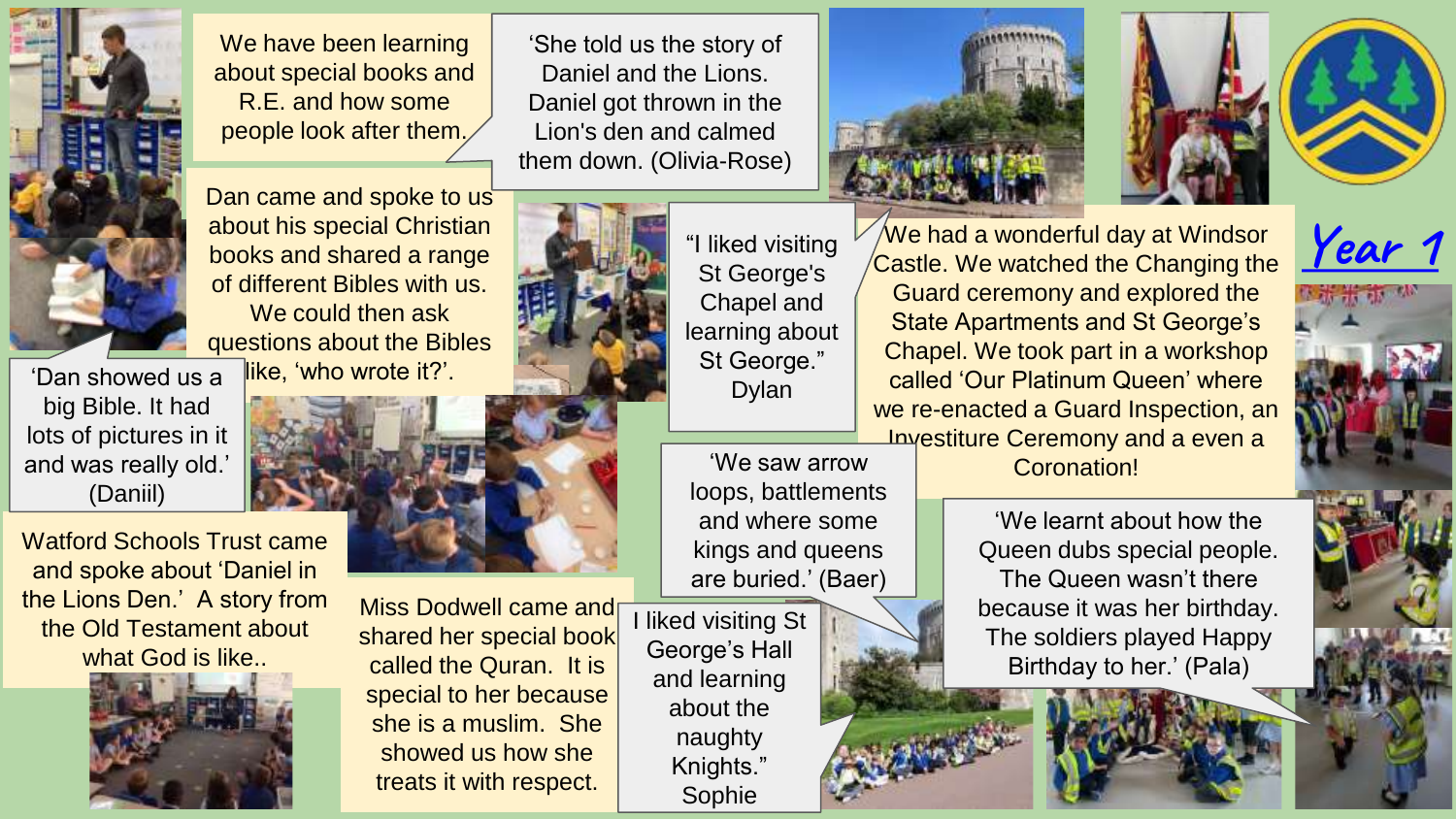









We had to learn cutting skills to make our salad. We learnt the claw and bridge method.



In Art we have looked at sculptures by Marc Quinn and Brendan Jamison. We used sugar cubes and bread dough to make our own sculptures in their style.









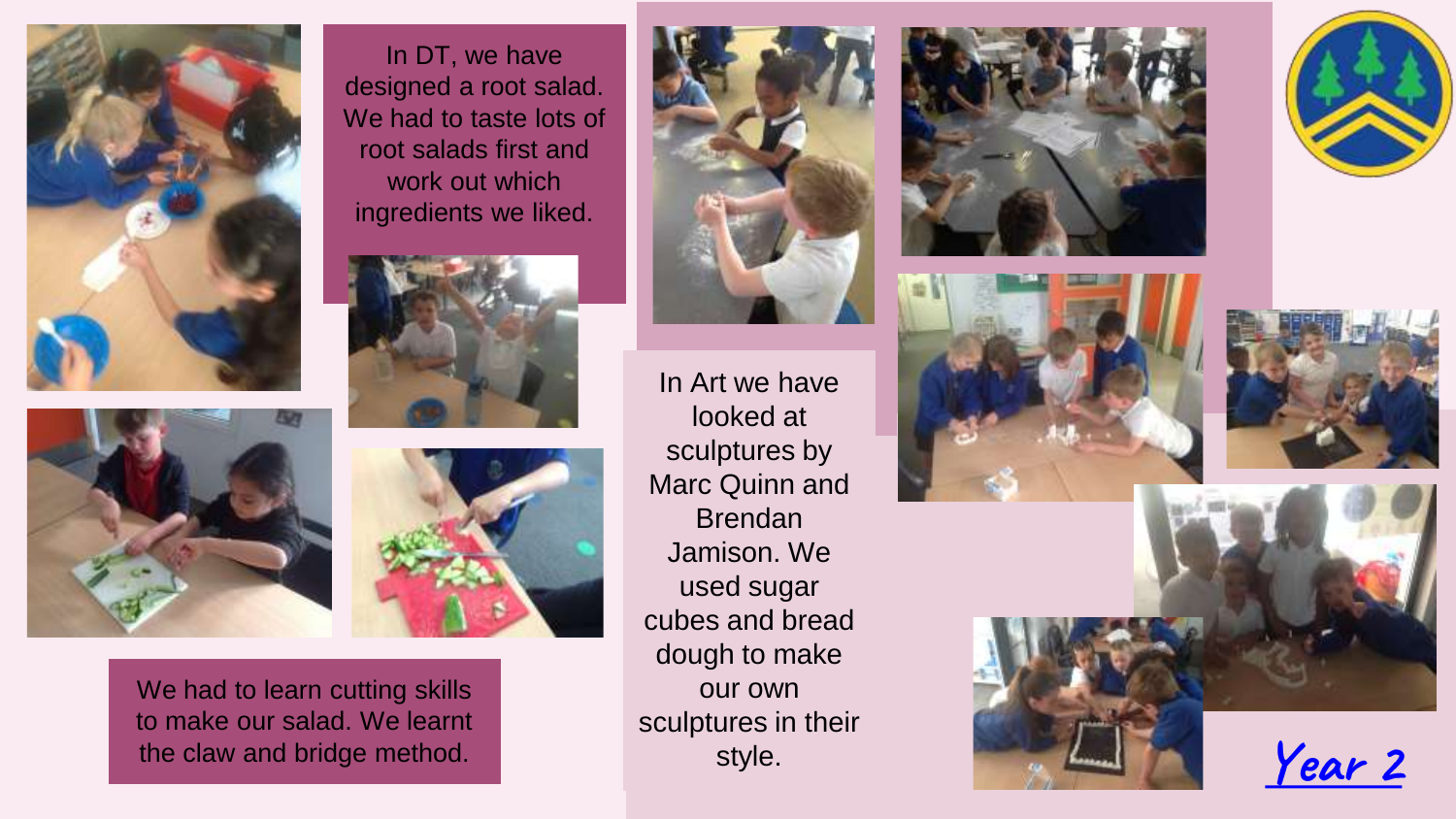

In art lessons, we made Egyptian masks of Tutankhamun and Anubis. We made our own stencils and created a 3-D effect by scrunching up newspaper. We then used papier-mache to cover the newspaper. After that, we painted a base coat in white and finally we chose the correct colours to paint our masks.

**Year 3**











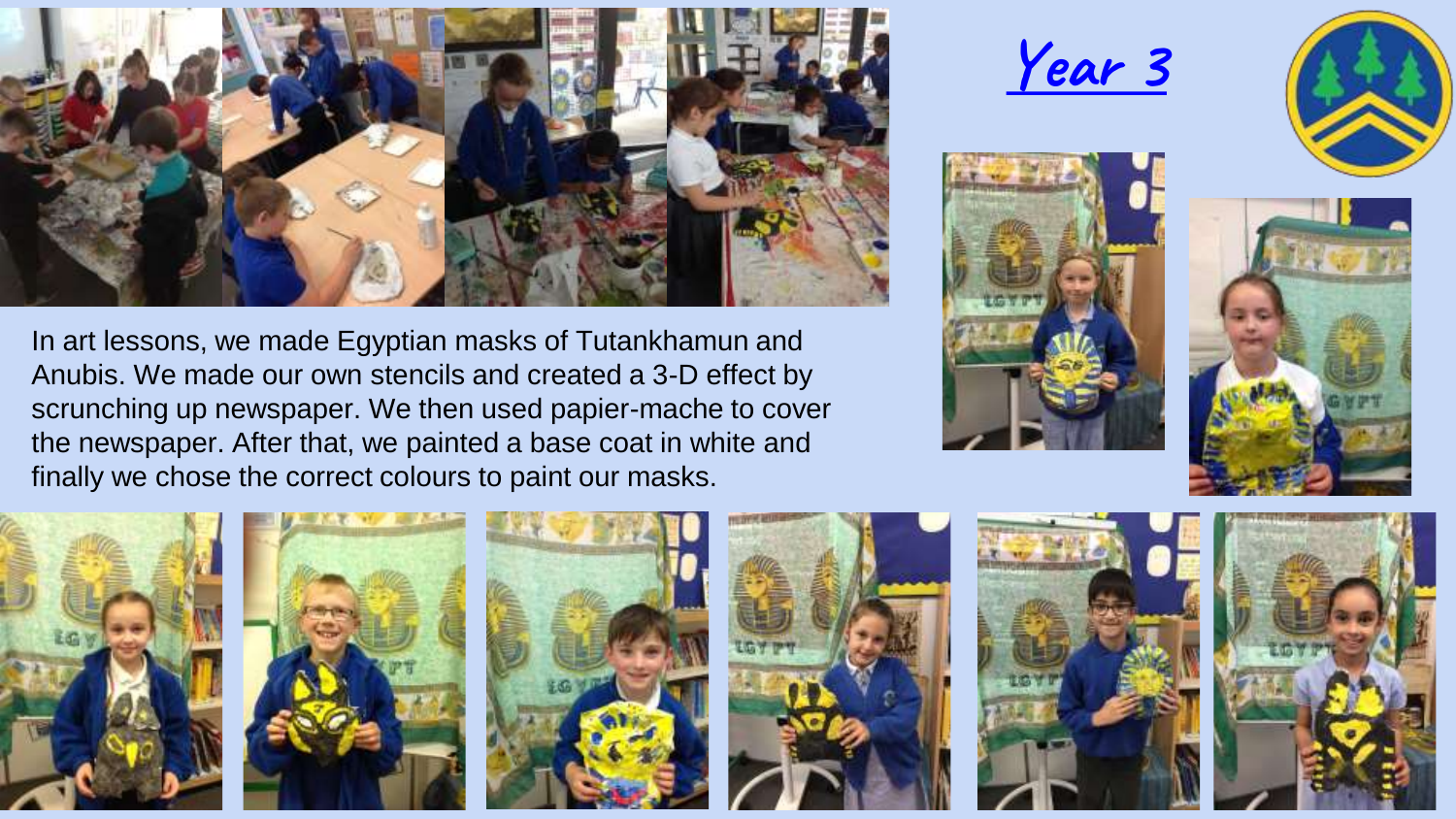I liked reading our moving books to Year 1 because they kept asking us questions and we let them have a go at using our books. Skylar

> moving book and having a good time with my friends. Maya





Making it took ages. I found it hard but fun when reading to the Year 1. Jimmy Dean

own fairy tale books with levers and mechanisms to make parts of the book move. It was great sharing these with the Year 1 children.

Year 4 worked hard to create their

We were learning to play recorders. It wasn't that hard to play. Charlie



In art, we have been trying different painting techniques to recreate a traditional Chinese painting

It was really fun painting the flowers because we used different techniques Zainab

It was very fun making the artwork and using our new sketchbooks to test to see what we could do in our artwork. Christopher



You have to play the B note by covering the hole at the back and the first one at the top. I like how it makes the noise. Frazer

In music, we have started to learn to play the recorder. We have learnt to play the notes A and B. We have also been reading music to perform different songs on the recorder.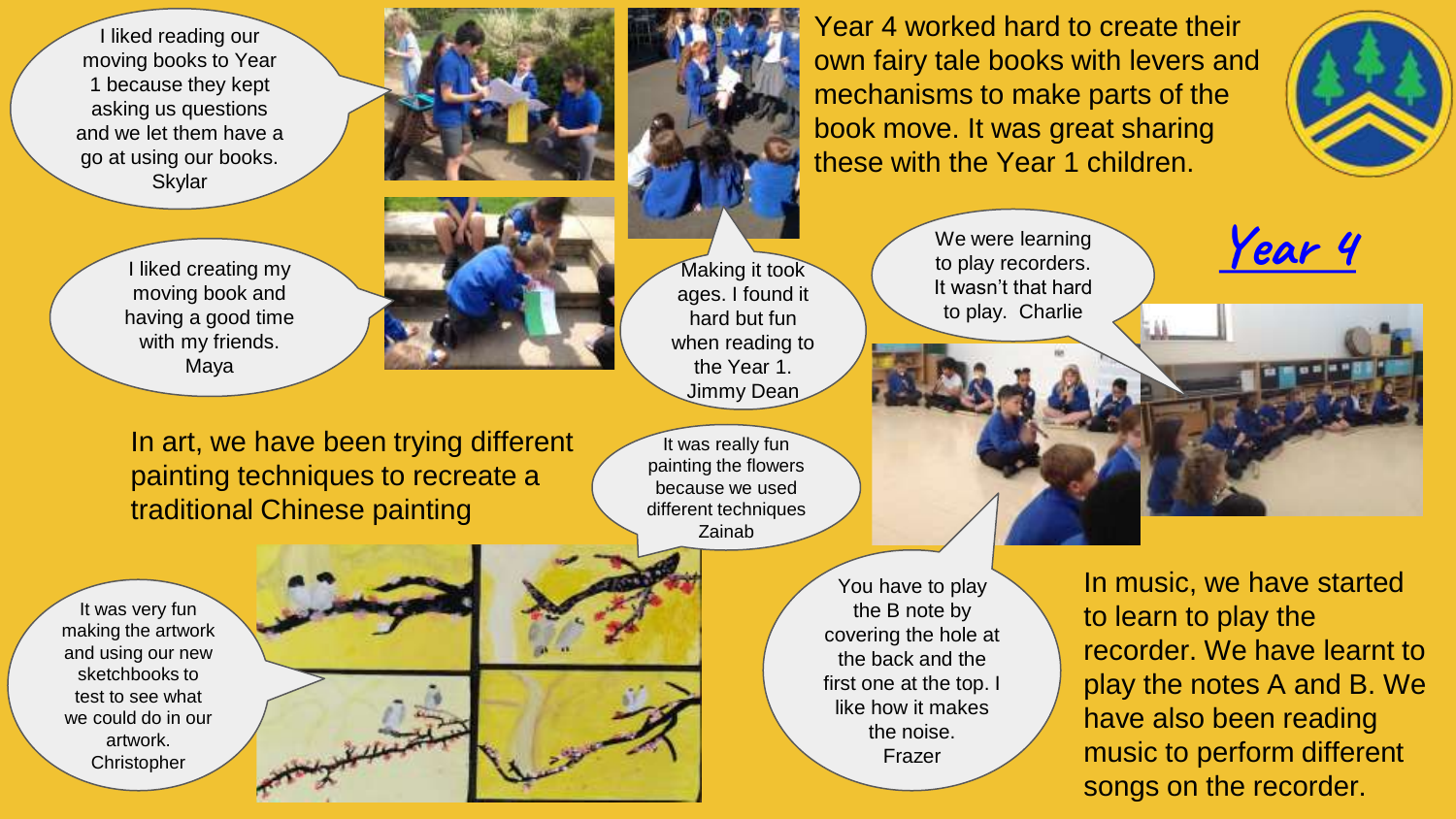This month, Year 5 have been exploring the artist Peter Thorpe and his Space Abstract paintings. They have used two different media to draw his pictures; pastel chalk and paint. They have thoroughly enjoyed learning about him and creating their own Abstract Art!

**Year 5**



I really enjoyed using the style of Peter Thorpe to create our paintings. *Meher*

I preferred pastels over the paint because they were easier to blend. *Sienna*